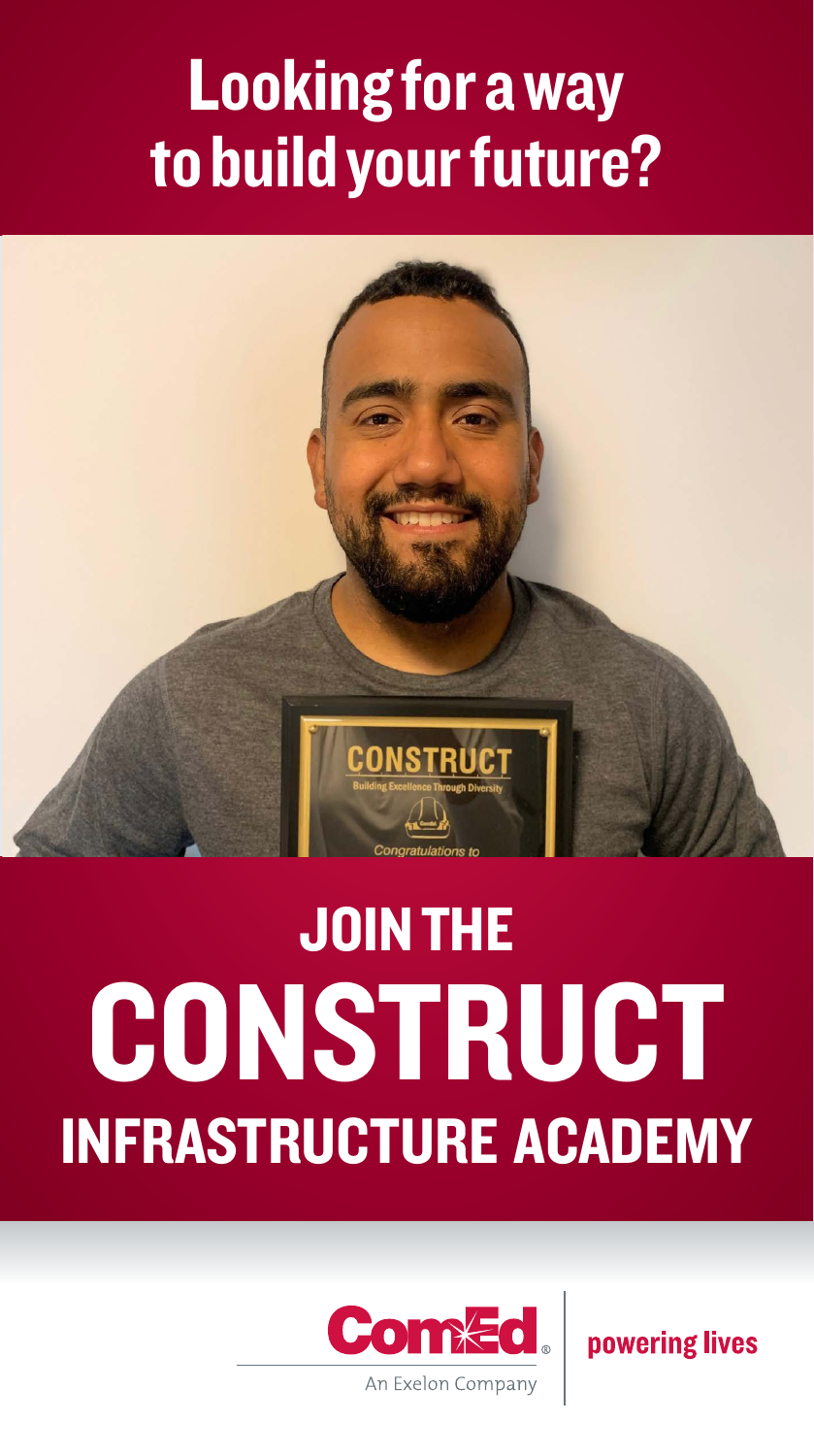# LEARN MORE AND APPLY Contact a participating agency.

## ASPIRA INC. OF ILLINOIS

3013 N. Monticello Ave Chicago, IL 60618

(773) 342-1539 [aspirail.org](http://aspirail.org)

#### AUSTIN PEOPLES ACTION CENTER (APAC)

5125 W. Chicago Ave Chicago, IL 60651 (773) 921-2121

#### CENTRAL STATES SER, JOBS FOR PROGRESS, INC.

3948 W. 26th Street, Suite 213 Chicago, IL 60623

(773) 542-9030 [centralstatesser.org](http://centralstatesser.org)

## CHICAGO URBAN LEAGUE

4510 S. Michigan Ave Chicago, IL 60653 (773) 285-5800

[thechicagourbanleague.org](http://thechicagourbanleague.org)

## CHICAGO WOMEN IN TRADES

2444 W. 16th Street 3E Chicago, IL 60608

(312) 942-1444 [cwit.org](http://cwit.org)

## INSTITUTO DEL PROGRESO LATINO

2520 S. Western Ave Chicago, IL 60608 (773) 890-0055 [ihsca.org](http://ihsca.org)

## NATIONAL LATINO EDUCATION INSTITUTE (NLEI)

2011 W. Pershing Rd Chicago, IL 60609

(773) 247-0707, ext. 257 [nlei.org](http://nlei.org)

## QUAD COUNTY URBAN LEAGUE

1685 N. Farnsworth Ave Aurora, IL 60505 (630) 851-2203 [qcul.org](http://qcul.org)

## ST. SABINA

7825 S. Racine Ave Chicago, IL 60620

(773) 783-3760 [saintsabina.org](http://saintsabina.org) 

### YWCA OF METROPOLITAN **CHICAGO**

1 N. LaSalle Street, Suite 1150 Chicago, IL 60602

(312) 372-6600 [construct@ywcachicago.org](mailto:construct@ywcachicago.org)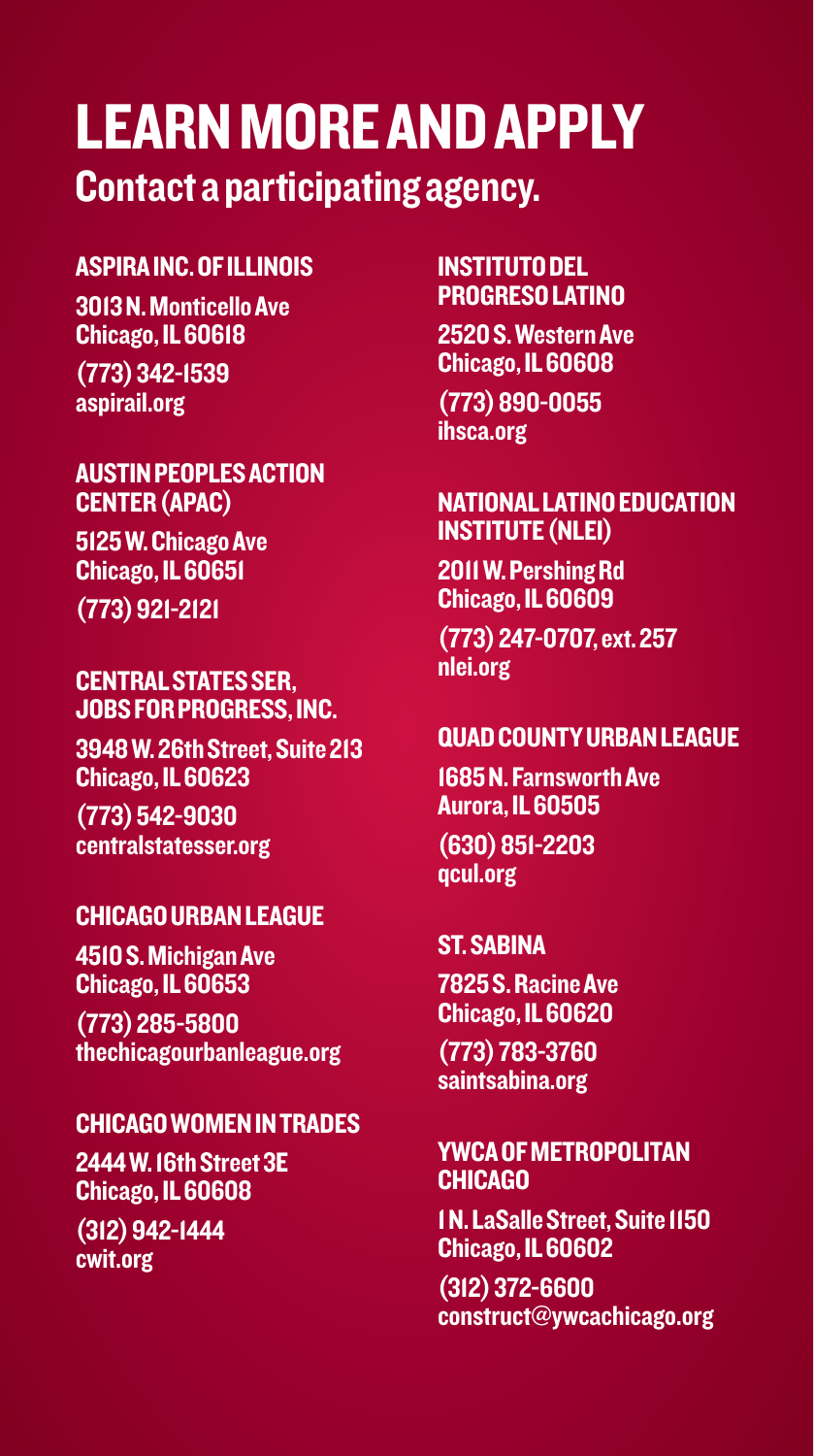# A CAREER IN THE CONSTRUCTION INDUSTRY

Since its inception in 2013, CONSTRUCT Infrastructure Academy has grown from 25 to more than 90 students per year. This 11-week training program offers the information and guidance needed to compete for good-paying, entry-level field and office jobs in construction-related fields. To date, nearly 600 students have participated in the program and nearly 70% of our graduates have been offered employment.

## BASIC QUALIFICATIONS

- Be at least 18 years old
- Have a high school diploma or GED equivalent
- Have a valid driver's license
- Pass a drug test
- Pass a background check
- Pass an admissions interview
- Be committed to attend the 11-week session



## CONSTRUCT A FOUNDATION FOR SUCCESS.

**CONSTRUCT participants develop the core competencies** required for entry-level positions in the construction industry, strengthen their job readiness and life skills, and prepare for the industry-required testing that is often a prerequisite for employment. The program also includes job shadowing to give candidates an up-close look at the various career paths available.

**CONSTRUCT is powered by an alliance** of companies, social service agencies, and labor unions that is committed to enhancing opportunities for individuals interested in the construction industry.

**CONSTRUCT is designed to build a stronger and more diverse workforce** for construction-related jobs in Illinois. While program completion does not guarantee a job, individuals who complete the program successfully are expected to be knowledgeable and ready to compete for entry-level construction-related jobs in Illinois. The program also provides opportunities for you to connect directly with partner companies through training sessions, panels, and career fairs.

**Training occurs in our city neighborhoods**. The agencies, using experienced trainers, run the classes at their facilities, provide individual job counseling and guidance, and work with students on job placement opportunities. Entry-level job opportunities can include truck driver, transporter, foreman, customer service representative, line worker, designer, apprentice electrician and more.

## To learn more about the program and who to contact to apply, please visit: [ComEd.com/CONSTRUCT](http://ComEd.com/Construct)

# LAUNCHED AND LED BY ComEd

THE PARTICIPATING COMPANIES INCLUDE:

## UTILITIES

Aldridge

ComEd Nicor Gas Peoples Gas

## CONSTRUCTION COMPANIES

Builders Association Burling Builders, Inc. D Construction, Inc. Electric Conduit Construction F.H. Paschen Groundhog Utility Construction Henkels & McCoy INTREN James McHugh Construction Co. John Burns Construction Lindblad Construction Company LiveWire Electrical & Construction Magellan Development Group, LLC **Meade** Midwest Access Solutions MJ Electric **Mortenson** MZI Group, Inc. Nash Brothers Construction Co, Inc. NPL Construction Co. Osmose Utilities Services, Inc. PMI Energy Solutions, LLC Rabine Group Trice Construction Company Trinidad Construction V3 Companies

### ENGINEERING, MANAGEMENT, **OTHER**

ABB, Inc. The BarTech Group, Inc. David Mason + Associates d'Escoto, Inc. Environmental Design, Inc. Franklin Energy HBK Engineering, LLC Kairos Consulting KDM Engineering Olenick & Associates Primera Engineers The Roderick Group United Scrap Metal

## HIGH-RISE RESIDENTIAL **CONSTRUCTION**

Constructing Bright Lives Heartland Alliance Magellan Development Group LLC James McHugh Construction Co.

## UNIONS

Chicago Area Laborers IBEW Local 9 IBEW Local 15 IBEW Local 134 IBEW Local 196



**powering lives**